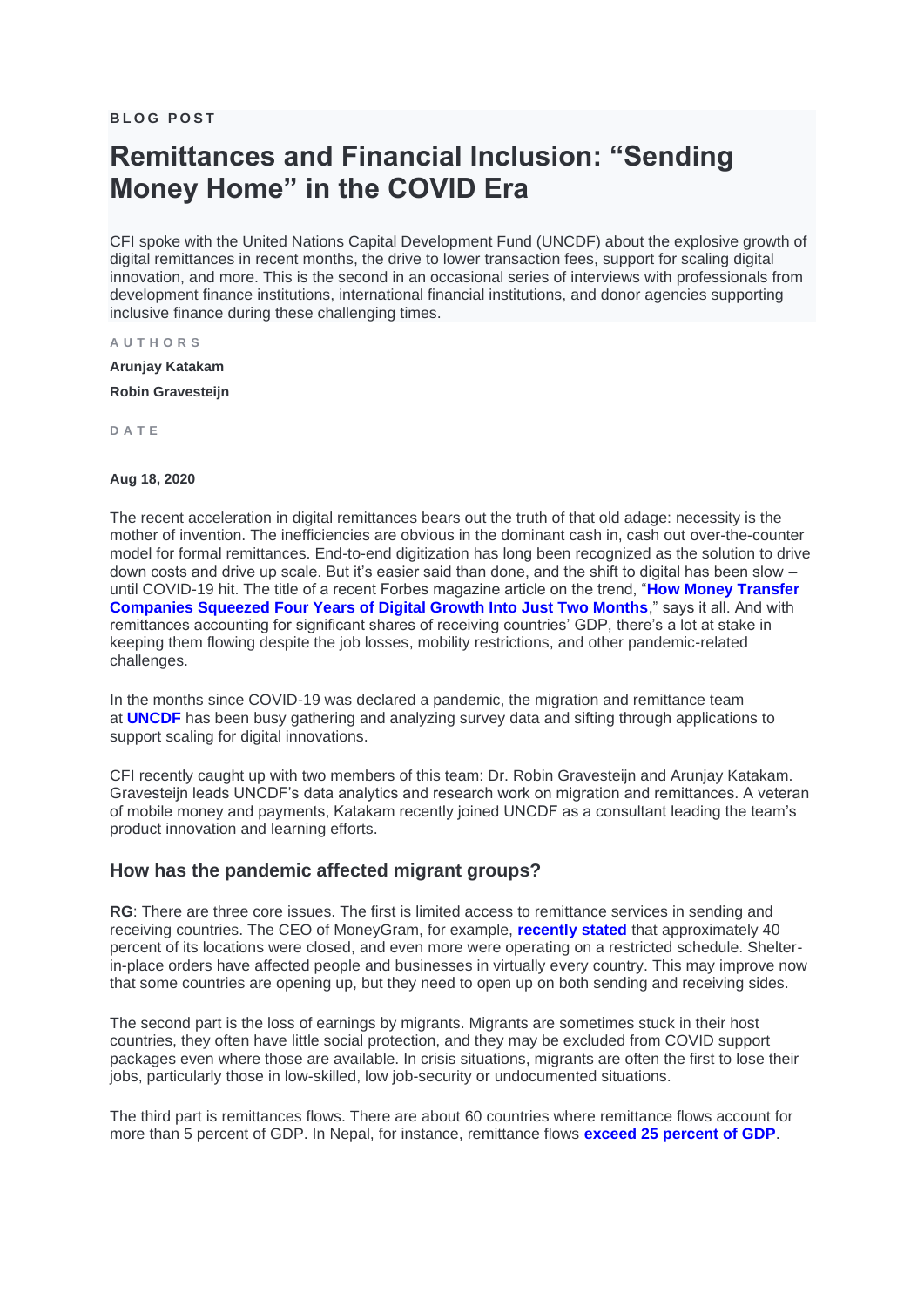# **Access to services, loss of earnings and remittance flow amounts are three core issues during COVID-19.**

**AK**: Before the COVID-19 outbreak, official global remittance flows were on the rise, reaching a record \$550 billion, exceeding global direct investments. With the pandemic, the World Bank predicts **remittances will fall by 20 percent**. This loss of income is a serious blow not only to receiving-country economies but to migrants' families: in many cases, they rely on those remittances to meet basic needs for food, shelter, and healthcare.

# **Seventy-six percent of respondents in your survey of CEOs of remittance providers noted that limited access due to lockdowns was a challenge faced by migrants. Are you seeing a change in access now that countries and services are reopening?**

**RG**: We're already seeing the impact on cash-based and agent-led remittances due to the shift to digital. From our survey, we understand that for the majority of remittance service providers (RSPs), reinforcing remittances through mobile wallets and online banking has been crucial. Sixty-four percent of the responding RSPs said they will scale or pilot digital channels. And for example, Western Union and MoneyGram have taken significant steps in this regard. Moneygram's digital remittance growth **more than doubled** in June; World Remit has seen a 150 percent growth in new customer activations in the months of March and April 2020. Digital-only services like Remitly and Azimo have reported month-over-month doubling in new-customer acquisitions. Before COVID, Vodafone MPAiSA Fiji did 6,500 transactions – almost \$1 million dollars – per month. That's increased to 22,000 transactions per month and \$3.1 million in volume.

# **What aspects of the digital ecosystem do you see as the most pressing for digital adoption? What should be the priority for remittance service providers and policymakers?**

**RG**: Although digital solutions are growing, they're only recently becoming available in developing countries, so regulators need to promote the termination of remittances in digital channels by promoting partnerships and interoperability. Other policy priorities might include a tiered system for rules regarding AML/CFT (anti-money laundering/countering the financing of terrorism) so that we don't subject, say, a housekeeper or a taxi driver sending \$50 back home to the same level of scrutiny as someone sending \$50,000. Electronic Know-Your-Customer (e-KYC) policies would also help; e-KYC would make it easier and faster for migrants to open digital accounts and conduct transactions.

On the provider side, one key is investing in product design so that digital remittance services are accessible and convenient for migrants, and so they can trust the service. Digital remittances are faster, cheaper, and more transparent than cash-based or agent-led solutions. They're also less sensitive to lockdowns. But none of that matters until the actual prospective users understand the advantages and trust the system enough to move beyond the tried and true. The product design must inspire confidence, not only confirming that the sender's transaction went through, but also so that the recipient confirms quickly and says, "I can see the money."

# **Product design must inspire confidence and confirm transactions quickly to gain users' trust.**

Another very important product design priority is gender responsiveness: women are the majority of both senders and receivers in many countries, so marketing and user experience design should be gender aware.

Providers also need to embrace digital and financial literacy efforts. This goes beyond traditional marketing toward a broader based effort to ensure that the shift to digital economies leaves no one behind. Digital and financial literacy means that customers understand what's available, know what's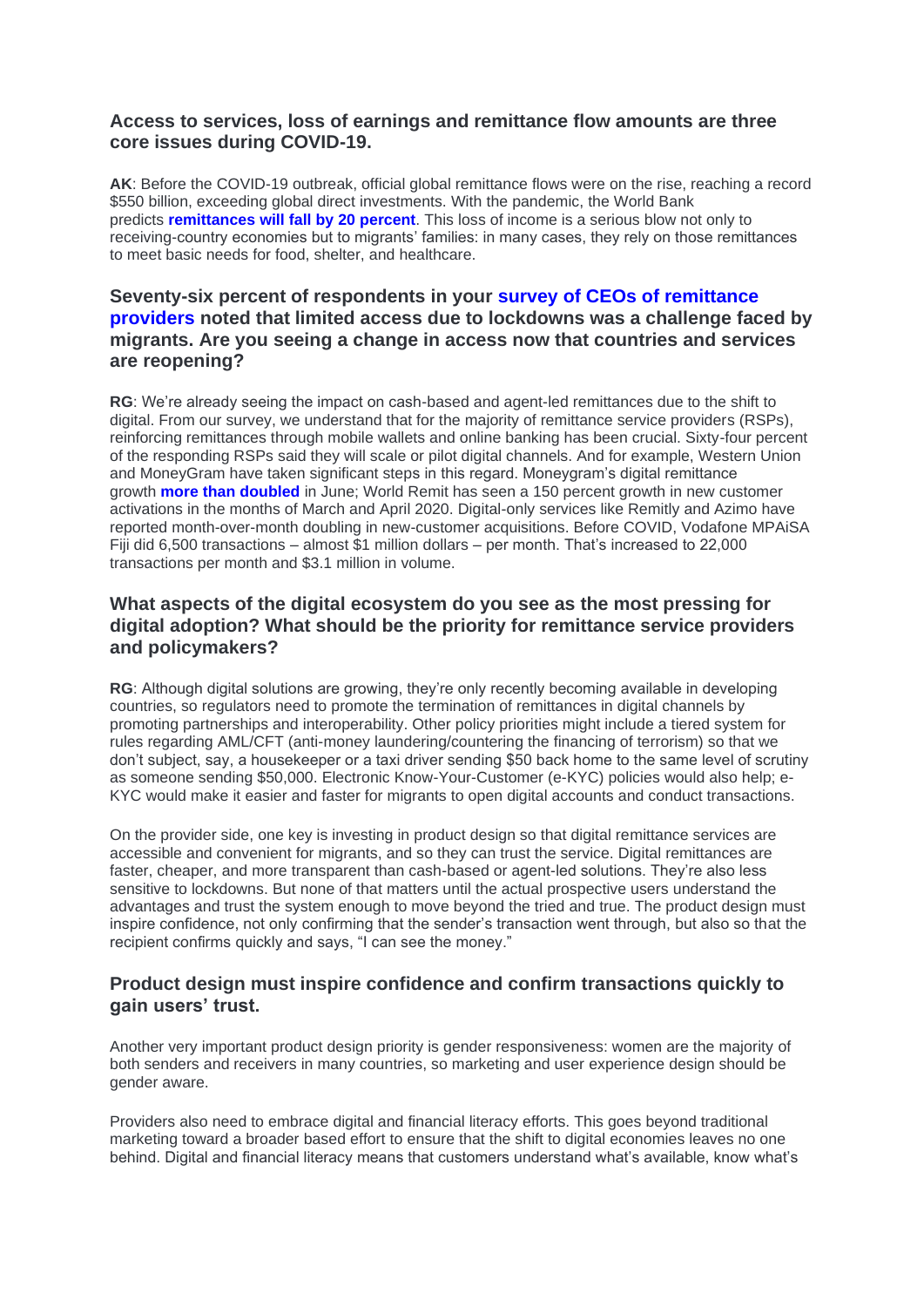beneficial to them, feel confident using it, and have access and everything else necessary to actually do so. Achieving that fully is both a demand- and a supply-side issue.

# **UNCDF recently put out a request for applications to "support partners in the development or expansion of digital remittance channels, strengthening digital use-cases, and developing products or services that strengthen the financial resilience of migrants and their families." Can you tell us about the applicants who will partner with UNCDF? What would you like to see them achieve?**

**AK**: We received 66 applications, with 44 going to the second round. The application quality is excellent. Ones that stand out include a remittance-linked product for low-income migrant women, a superapp for migrants, and those that explore alternative revenue models. There are also several applications targeting Senegal, Ethiopia, Nepal, Bangladesh and Myanmar, where innovation is needed most.

Also, as migration trends are moving intra-regional – more than 60 percent of migrants from ASEAN and Africa are moving within those regions – we also requested applications with an impact on regional mobility and portability of financial services.

### **You mentioned at the end of this post that innovative ideas and approaches are desperately needed to keep the remittances lifeline flowing. In addition to your applicants, what are some of the best examples of innovation you've seen over the past few months?**

**AK**: AXA and Merchant Trade, who have provided health insurance for migrants, are a great example. Another is AXA and Western Union, who have **joined forces** to offer insurance products. These two large companies have a big customer base and global footprint, so their involvement has impact.

Governments have also proactively taken steps to improve the flow of remittances. Pakistan has waived a tax on cash withdrawals of remittances received into bank accounts. It has also lowered the transfer fees on in-bound remittances of between \$100 and \$200, and stepped in to reduce the lag time between when money hits the bank and when that money is available to the customer. Bangladesh also took steps in July 2019 to provide 2 percent incentives on remittances sent directly to bank accounts. The ceiling on these deposits had been \$1,500, now, in light of the crisis, it's \$5,000.

# **Another way to ease the burden for migrants is lowering transaction costs. How can RSPs lower transaction costs during these challenging times and remain solvent? Which actors need to step in and how?**

**RG**: There's the immediate issue and the longer range one. In the immediate term, definitely, the pandemic has put huge pressure on RSPs. They're hardly the only sector affected, of course: we've all watched as retailers declare bankruptcy and entire industries lose almost all their revenue. Our survey has shown that half the RSPs will be in financial trouble if the crisis goes beyond six months. Where countries are designing policy responses based on "essential business" designations, certainly it would help if RSPs were recognized as the essential businesses they are, considering the low-income and vulnerable populations they serve. In the longer term, since 2009, there has been the **SDG target of reducing transaction costs of remittances** from 10 percent to 3 percent by 2030. One important step to achieve this is to facilitate market competition; another is to pick up the pace of digitization. Those issues are related.

#### **Half of RSPs will be in financial trouble if the crisis goes beyond six months.**

**AK**: Transaction costs for migrants – globally, on average – were 8.7 percent in 2010, 7.7 percent in 2015, and 6.8 percent in the first quarter of 2020. The key to lowering these costs is, again, digitization.